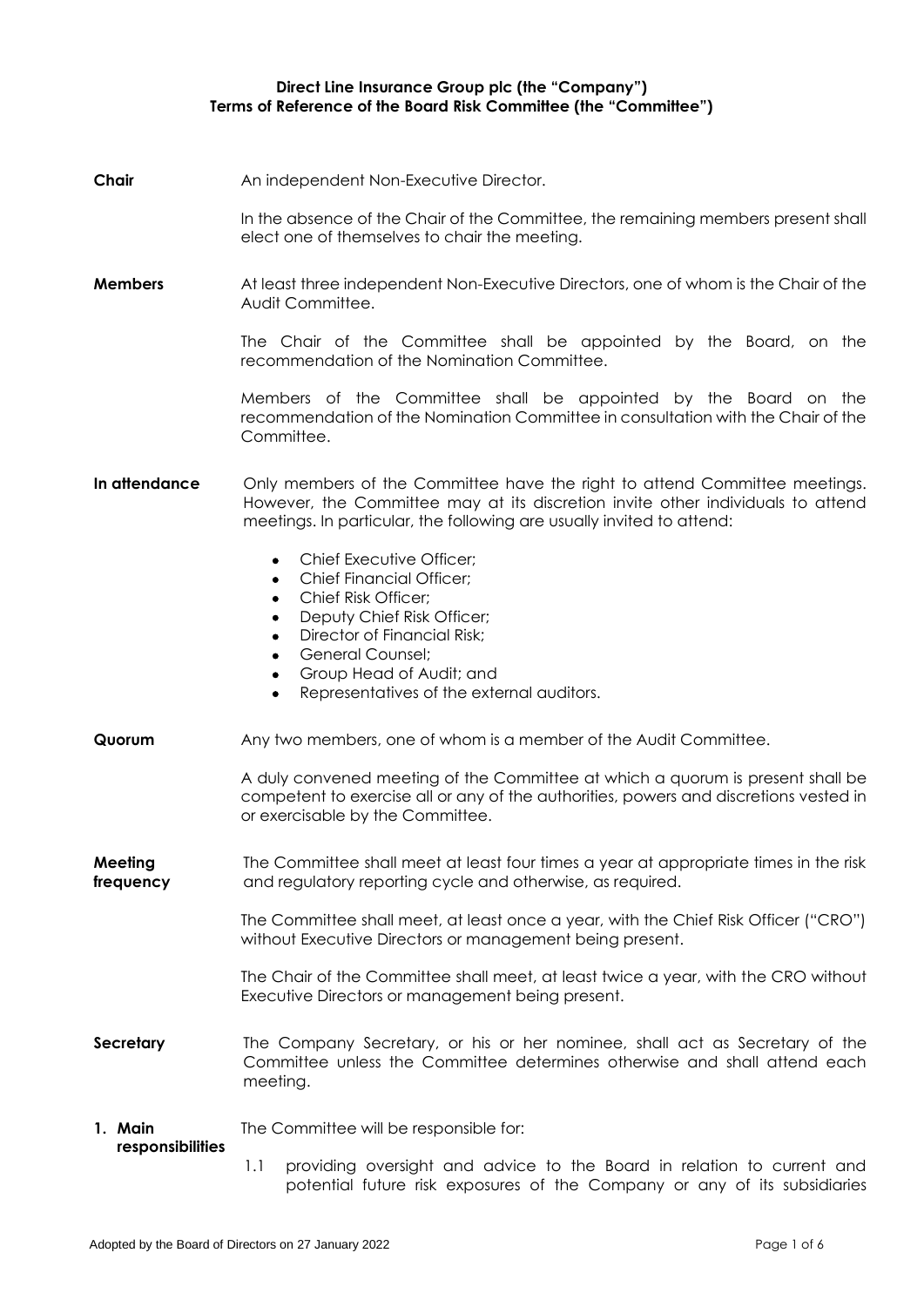(the "Group") and the strategic approach to managing risk, including determination of risk appetite;

- 1.2 assisting on such other matters as may be referred to it by the Board;
- 1.3 promoting a risk awareness culture within the Group; and
- 1.4 reporting to the Board, identifying any matters within its remit in respect of which it considers that action or improvement is needed and making recommendations as to the steps to be taken.

The Committee operates under delegated authority from the Board and has full power to make decisions concerning matters referred to in these terms of reference, whilst any matters included in the Schedule of Board Matters Reserved must be referred to the Board and any matters specifically within the terms of reference of other Committees of the Board will be dealt with by such Committees.

All other matters are dealt with by the Chief Executive Officer ("CEO"), or his or her delegates, under the general management authority delegated by the Board.

The detailed responsibilities of the Committee are set out below.

#### **2. Detailed responsibilities System of Governance, Enterprise Risk Management Strategy and Framework**

- 2.1 To review, and recommend to the Board, the High-Level Control and System of Governance Framework document.
- 2.2 To review and approve the strategic approach to managing risk across the Group.
- 2.3 To review and approve the design and implementation of the Enterprise Risk Management and Strategy Framework ("ERMF") and the procedures for monitoring the adequacy and effectiveness of that Framework.
- 2.4 To review and approve new or amended Risk Policies, in accordance with the risk policy approach, as agreed from time to time.
- 2.5 To review and approve the design and implementation of the Group Pricing Strategy, recommending any material changes to the Board for approval.
- 2.6 To review and approve the Group's operational resilience self-assessment, including important business services identified by the Group and their associated impact tolerances.
- 2.7 To review and challenge the Own Risk and Solvency Assessment ("ORSA") process and outputs.

#### **Risk appetite, framework and limits**

- 2.8 To consider and recommend for approval by the Board, the Group's Risk Appetite Framework and Statements as required, including associated qualitative and quantitative statements in support of current and future strategy, taking into account the current and prospective macroeconomic and financial environments.
- 2.9 To recommend to the Board on an annual basis, the Group's Overarching Risk Appetite Statements.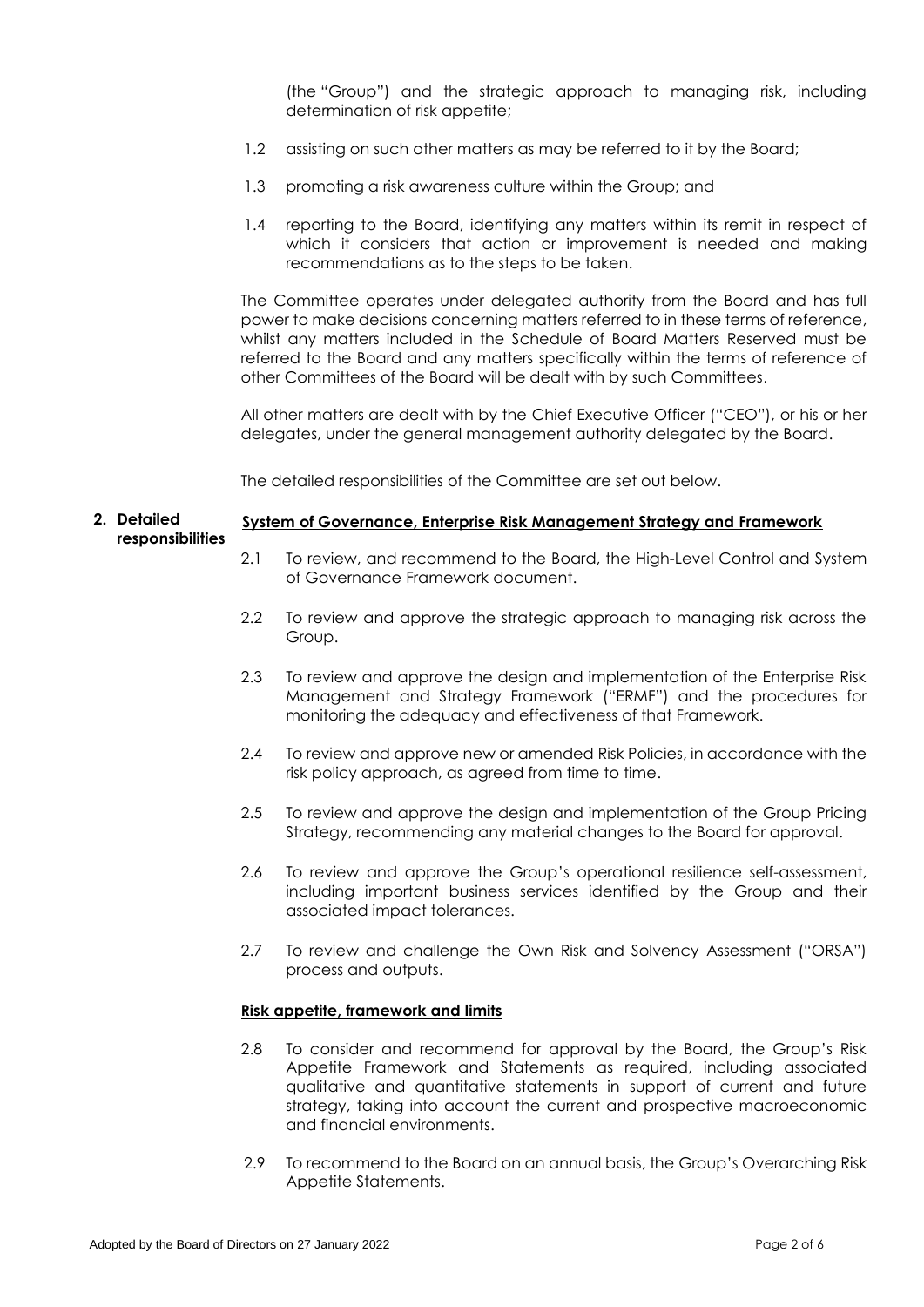- 2.10 To approve on an annual basis, the Group's Policy Risk Appetite Statements.
- 2.11 To approve the annual stress and scenario testing plan and to review the results of the stress and scenario tests.
- 2.12 Subject to the Board's right to consider directly any matter itself, to review the due diligence of any proposed material strategic transaction (including a material merger, acquisition or disposal) prior to the Board approval of the transaction, focussing in particular on the risk aspects and resultant implications on the Group's risk appetite and tolerance, and taking independent external advice where appropriate and available.
- 2.13 To consider the risk profile and risk management of any material business transformation programme.
- 2.14 To review reports on any material breaches of risk limits and the adequacy of proposed action.
- 2.15 To satisfy itself that risk-based information is used effectively by management and the Board and to review and monitor management's responsiveness to the findings and recommendations of the CRO and Risk function.
- 2.16 In relation to risk assessment:
	- 2.16.1 at least annually, carry out a robust assessment of the Group's emerging and principal risks;
	- 2.16.2 to keep under review the Group's overall risk assessment processes that inform the Board's decision-making;
	- 2.16.3 to keep under review the effectiveness of the issues management and escalation procedures within the Group; and
	- 2.16.4 agree the approach, on a case by case basis, for the accurate and timely monitoring of specific large exposures and material risks which may arise from time to time.

# **Risk profile**

- 2.17 To consider the Group's risk profile relative to current and future Group strategy and risk appetite and identify any risk trends, concentrations or exposures and any requirement for policy change.
- 2.18 To review the performance of the Group relative to risk appetite and to receive and review reports from the operational areas and directorates relating to any significant issues that require, or are subject to, remedial action or recommendation arising in the period under review.
- 2.19 To review the financial risks to the Group arising from climate change and any management action proposed to mitigate such risks.
- 2.20 To review, monitor and understand the risk profile of the Group including the identification and management of new and emerging risks.
- 2.21 To report to the Board on its consideration of the above matters, identifying those areas where improvement is needed and making recommendations as appropriate.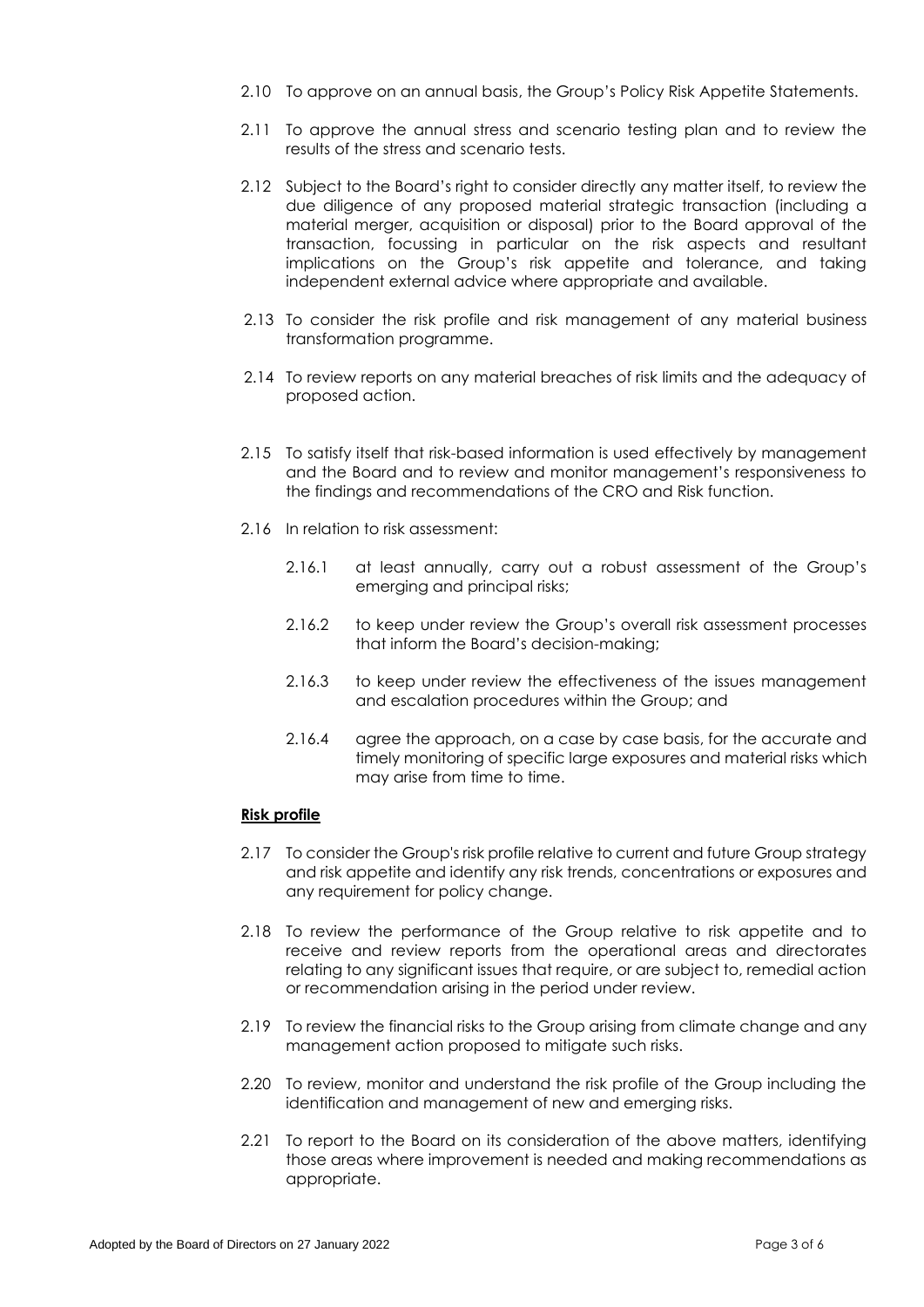# **Internal Economic Capital Model**

- 2.22 To review the results, governance and methodology of the Group's Internal Economic Capital Model ("IECM") including, but not limited to, challenging the alignment of the risks captured, data, assumptions and aggregation methodologies in the model.
- 2.23 To approve the scope of the IECM and high model changes.
- 2.24 To review, and to recommend to the Board, all major model changes.
- 2.25 To review the governance and calculation, and approve the results, of the Standard Formula and Group Partial Internal Model Solvency Capital Requirement.
- 2.26 To approve the scope and framework of internal model validation and review any validation issues rated High.

# **Risk management operating model**

- 2.27 To approve the terms of reference of the Risk Management Committee ("RMC").
- 2.28 To receive and challenge any report resulting from periodic reviews of the effectiveness of the RMC.
- 2.29 To review promptly all matters referred to the Committee for consideration by the RMC and / or CRO.
- 2.30 To approve the Risk Operational Plan and the Annual Compliance Monitoring Plan with reference to the appropriateness of the scope and timing of proposed coverage in relation to risk, and to be kept updated on progress against such plans.
- 2.31 To consider the adequacy, independence and effectiveness of resource within Risk.
- 2.32 To review the scope and nature of the work undertaken by Risk (noting any significant issues in the period under review and work planned for the next period).

# **Risk management systems**

- 2.33 To consider the adequacy and effectiveness of the technology infrastructure supporting the Risk Management Framework.
- 2.34 To gain assurance that the Group's Risk Management system facilitates a consistent approach to risk monitoring and risk-based decision-making.

#### **Whistleblowing and financial crime**

- 2.35 To review the independence, autonomy and effectiveness of the Group's policies and procedures on whistleblowing including the procedures for protection of employees and contractors to raise concerns, in confidence, and if they wish anonymously, about possible wrongdoing in financial reporting or other matters, and review reports as appropriate.
- 2.36 To review reports in relation to the detection and prevention of financial crime, including anti-bribery and corruption, anti-money laundering and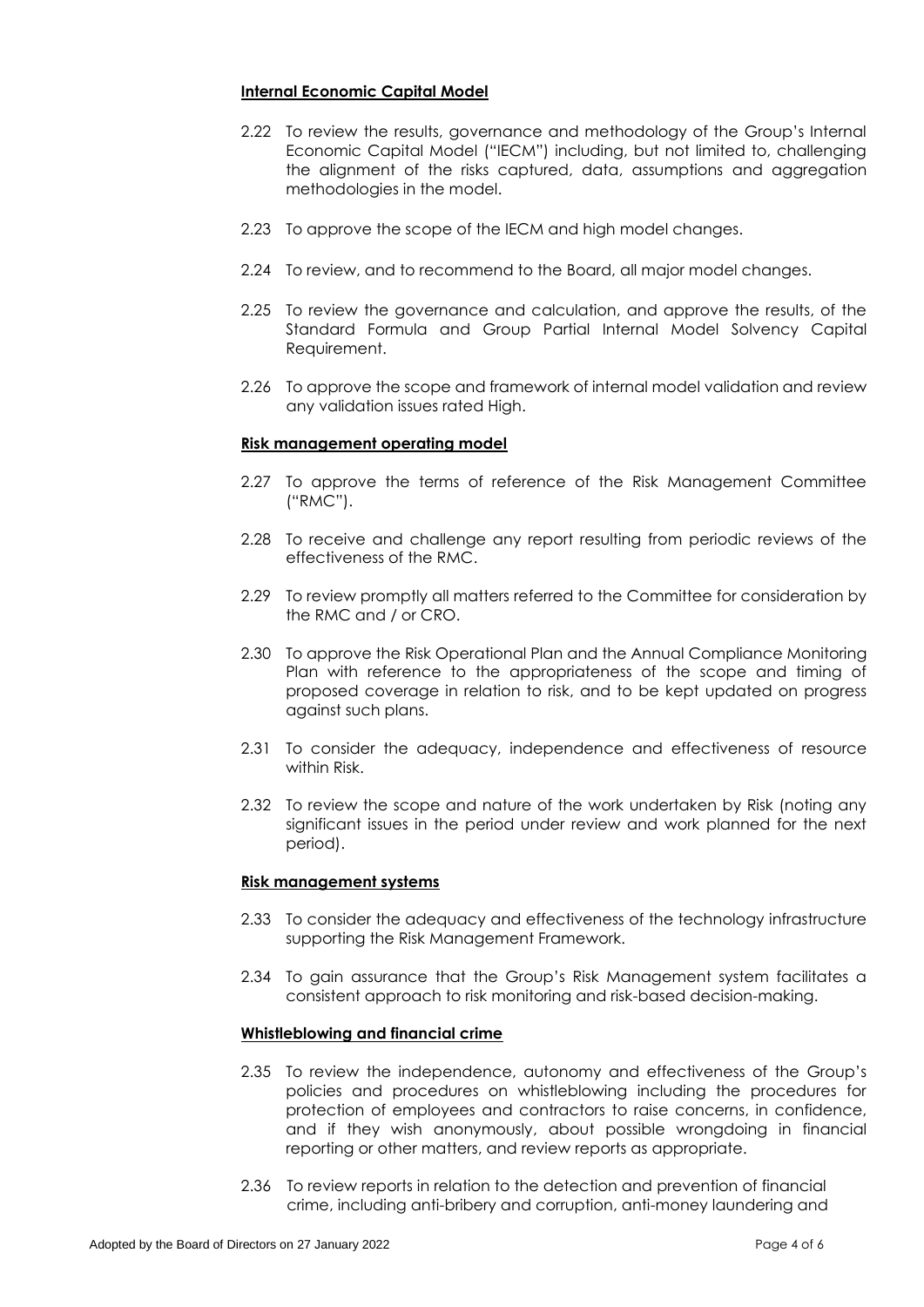sanctions and fraud.

# **Health and Safety**

2.37 To receive an annual update regarding the oversight of Health and Safety matters and review any material matters escalated by the RMC to the Committee for consideration.

# **Chief Risk Officer**

- 2.38 The CRO will report directly to the CEO. The CRO will also have a dotted reporting line to the Committee, with unfettered direct access the Chairman of the Board.
- 2.39 The Chair, on behalf of the Committee, will make recommendations to the CEO on the:
	- 2.39.1 appointment and removal of the CRO; and
	- 2.39.2 acceptance, agreement and the specific terms of the CRO's resignation or termination of contract.
- 2.40 Whilst the primary reporting line of the CRO is to the CEO, the Chair of the Committee will provide input into the performance appraisal of the CRO to the CEO and provide input to the CEO and the Remuneration Committee as appropriate, in respect of the remuneration arrangements of the CRO.
- **3. Interaction with other Board Committees** 3.1 The Chair, on behalf of the Committee, shall provide a statement to the Remuneration Committee regarding the outcome of an assessment of the adequacy and effectiveness of the Group's risk and governance framework for consideration in: the setting of the annual bonus pool at a Group wide or business unit level; and whether malus and clawback should be applied.
	- 3.2 The Committee shall share information with the Audit Committee, in part by virtue of the common or overlapping membership with that committee.
	- 3.3 The Chair of the Committee will liaise with the Chairs of the Audit and Remuneration Committees as to the most appropriate way for the two preceding provisions to be dealt with between the respective committees as required.

#### **4. Governance**  The Committee shall:

# **and resources**

- 4.1 have access to sufficient resources in order to carry out its duties, including access to Company Secretariat for assistance as required;
- 4.2 be provided with appropriate and timely training, both in the form of an induction programme for new members and on an ongoing basis for all members;
- 4.3 give due consideration to laws and regulations, the provisions of the UK Corporate Governance Code and the requirements of the UK Listing Authority's Listing, Prospectus and Disclosure and Transparency Rules, the Market Abuse Regulation, the Senior Managers and Certification Regime and any other applicable rules, as appropriate;
- 4.4 oversee any investigation of activities which are within its terms of reference; and